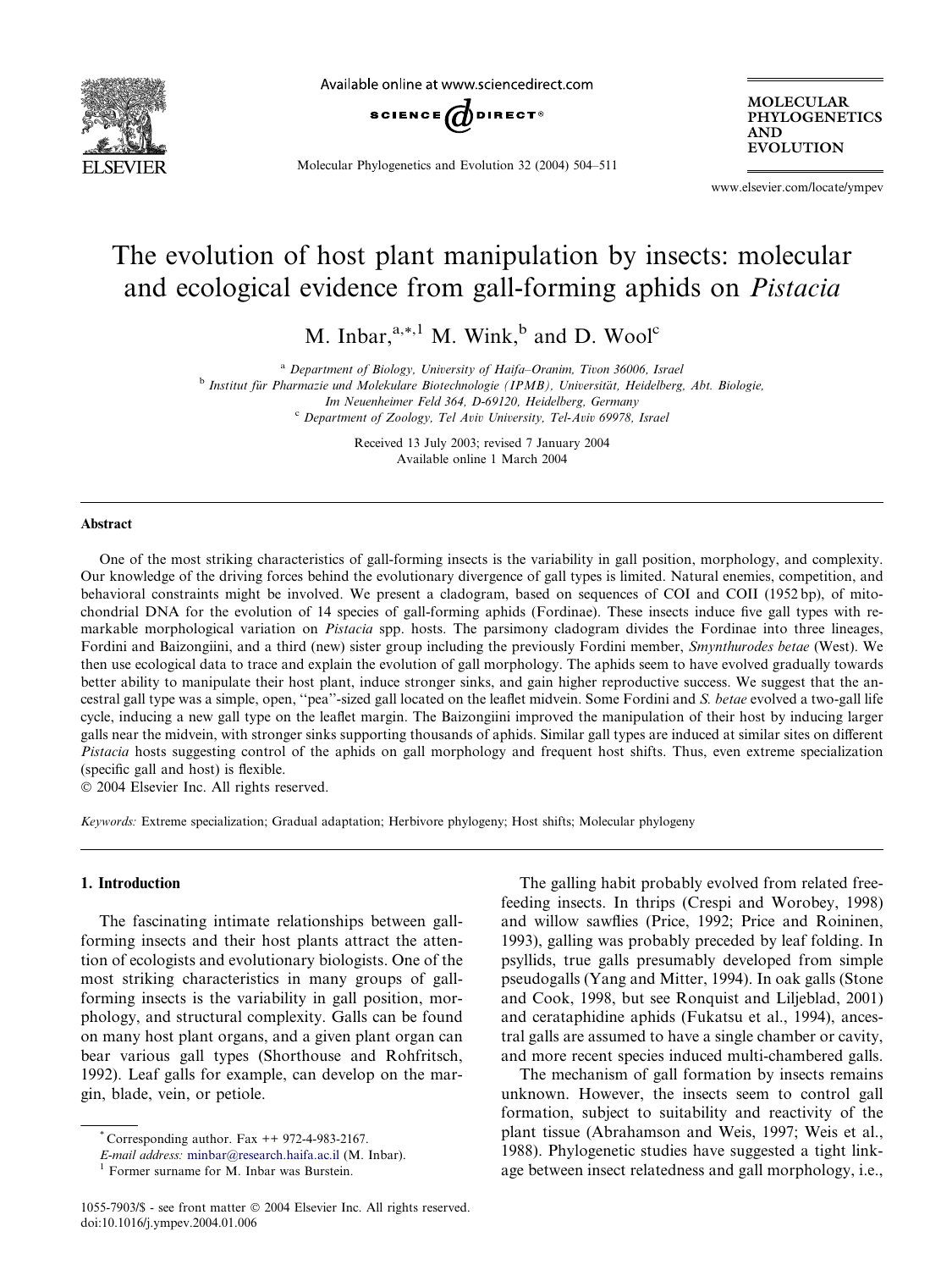closely related insects on distinct host plants usually form similar galls (Crespi and Worobey, 1998; Nyman et al., 2000; Stern, 1995; Stone and Cook, 1998). Galls are therefore described as extended phenotypes of the insects (Dawkins, 1982). The same gall type seems to have evolved convergently several times, suggesting that gall morphology may have an adaptive value (Crespi and Worobey, 1998; Stone and Cook, 1998).

It is possible that the evolutionary divergence of gall types was driven by selection (Crespi and Worobey, 1998). The hypothesis most often cited is that pressure imposed by parasitoids and predators may have been the driving force (Cornell, 1983), because gall size, thickness, toughness, empty air space, color, and spiny surface may decrease predation and parasitism (Abrahamson and Weis, 1997; Stone et al., 2002). Another mechanism that may have caused differentiation in gall traits is competition. Gall formers may compete for galling sites and for limiting nutrients in the same host plant (Inbar et al., 1995; Whitham, 1979), because the ability to better control, draw or intercept nutrients may be site-dependent. Even slight differences in gall position may be critical (Whitham, 1979). Galls are associated with the evolution of social behavior and the appearance of soldiers in aphids and thrips. Gall shape could affect the evolution of sociality (Crespi and Worobey, 1998; Stern, 1995). Finally, an alternative scenario proposes that gall morphologies radiated with no adaptive value for the insects.

Table 1

Life history traits of the Fordinae aphids examined in this study

The aim of the present study was to combine ecological and phylogenetic information in order to understand the evolution of host association and manipulation in gall-forming aphids (Homoptera: Fordinae) on Pistacia (Anacardiaceae). These aphids induce remarkably different galls; some even induce two completely different galls on the same host. We use molecular methods to infer possible phylogenetic relationships among the species. Then we apply our knowledge of the ecology and biology of the species to suggest pathways of the evolution of gall traits and explain the adaptive significance and the driving forces behind the diversity in gall types.

#### 2. Materials and methods

## 2.1. Gall-formers and host plants

Approximately 16 gall-forming aphids (Fordinae) are found in Israel. Some of them are known in Mediterranean type habitats in Europe, Central Asia, and North Africa (Bodenheimer and Swirski, 1957). These species are divided into two tribes, Fordini and Baizongiini, each species making a characteristic gall on one Pistacia host plant. All but the rare species Rectinasus buxtoni Theobald and an undescribed species belonging to the genus Baizongiini, are included in the present study (Table 1;

| Gall<br>type <sup>a</sup> | <b>Species</b>              | Tribeb                            | Host<br>plant | Aphids/<br>Gal <sup>c</sup> | GenBank Accession No.:<br>COI: COII |
|---------------------------|-----------------------------|-----------------------------------|---------------|-----------------------------|-------------------------------------|
| Pea/margin                | Smynthurodes betae (West)   | Fordini (Probably<br>a new tribe) | P. atlantica  | $\sim$ 100                  | AY227078; AY227104                  |
| Pea/margin                | Forda riccobonii (Stephani) | Fordini                           | P. atlantica  | $\sim$ 100                  | AY227076; AY227101                  |
| Pea/margin                | Forda marginata Koch        | Fordini                           | P. palaestina | $<$ 50                      | AY227091; AY227098                  |
| pea/margin                | Forda formicaria von        | Fordini                           | P. palaestina | $\sim$ 100                  | AY227086; AY227097                  |
|                           | Heyden                      |                                   |               |                             |                                     |
| Margin                    | Paracletus cimiciformis von | Fordini                           | P. palaestina | ${<}100$                    | AY227089; AY227102                  |
|                           | Heyden                      |                                   |               |                             |                                     |
| Margin                    | Fordini sp.A.               | Fordini                           | P. atlantica  | < 100                       | AY227089; AY227102                  |
| Margin                    | Fordini sp.B.               | Fordini                           | P. atlantica  | < 100                       | AY227088; AY227100                  |
| Bag                       | Asiphonella dactylonii      | Baizongiini                       | P. palaestina | $\sim$ 300?                 | AY227084; AY227106                  |
|                           | Theobald                    |                                   |               |                             |                                     |
| Bag                       | Aploneura lentisci          | Baizongiini                       | P. lentiscus  | $\sim$ 300                  | AY227083; AY227092                  |
|                           | (Passerini)                 |                                   |               |                             |                                     |
| Spherical                 | Geoica sp <sup>d</sup>      | Baizongiini                       | P. atlantica  | < 1000                      | AY227075; AY227094                  |
| Spherical                 | Geoica sp <sup>d</sup>      | Baizongiini                       | P. atlantica  | ${<}1000$                   | AY227085; AY227095                  |
| Spherical                 | Geoica wertheimae Brown &   | Baizongiini                       | P. palaestina | ${<}1000$                   | AY227080; AY227096                  |
|                           | Blackman                    |                                   |               |                             |                                     |
| Bud (banana)              | Baizongia pistaciae L.      | Baizongiini                       | P. palaestina | >10,000                     | AY227079; AY227093                  |
| Bud (cauliflower)         | Slavum wertheimae H.R.L.    | Baizongiini                       | P. atlantica  | $\sim$ 5000                 | AY227077; AY227103                  |

The tribal affiliation is according to morphology.

<sup>a</sup> When two galls are formed by the same species, the fundatrix gall is shown first (left).

<sup>b</sup> Division to tribes according to Bodenheimer and Swirski (1957).

<sup>d</sup>On *P. atlantica* we collected aphids from two slightly different *Geoica* galls (with smooth and abrasive surface). The unidentified galls may belong to G. rungsi and/or G. harpazi (Brown and Blackman, 1994).

<sup>&</sup>lt;sup>c</sup> Mean number of aphids/gall. Mean number of aphids/pea gall are not shown in the table (see Fig. 4). The number of aphids in the galls of A. dactylonii is based on sporadic observations.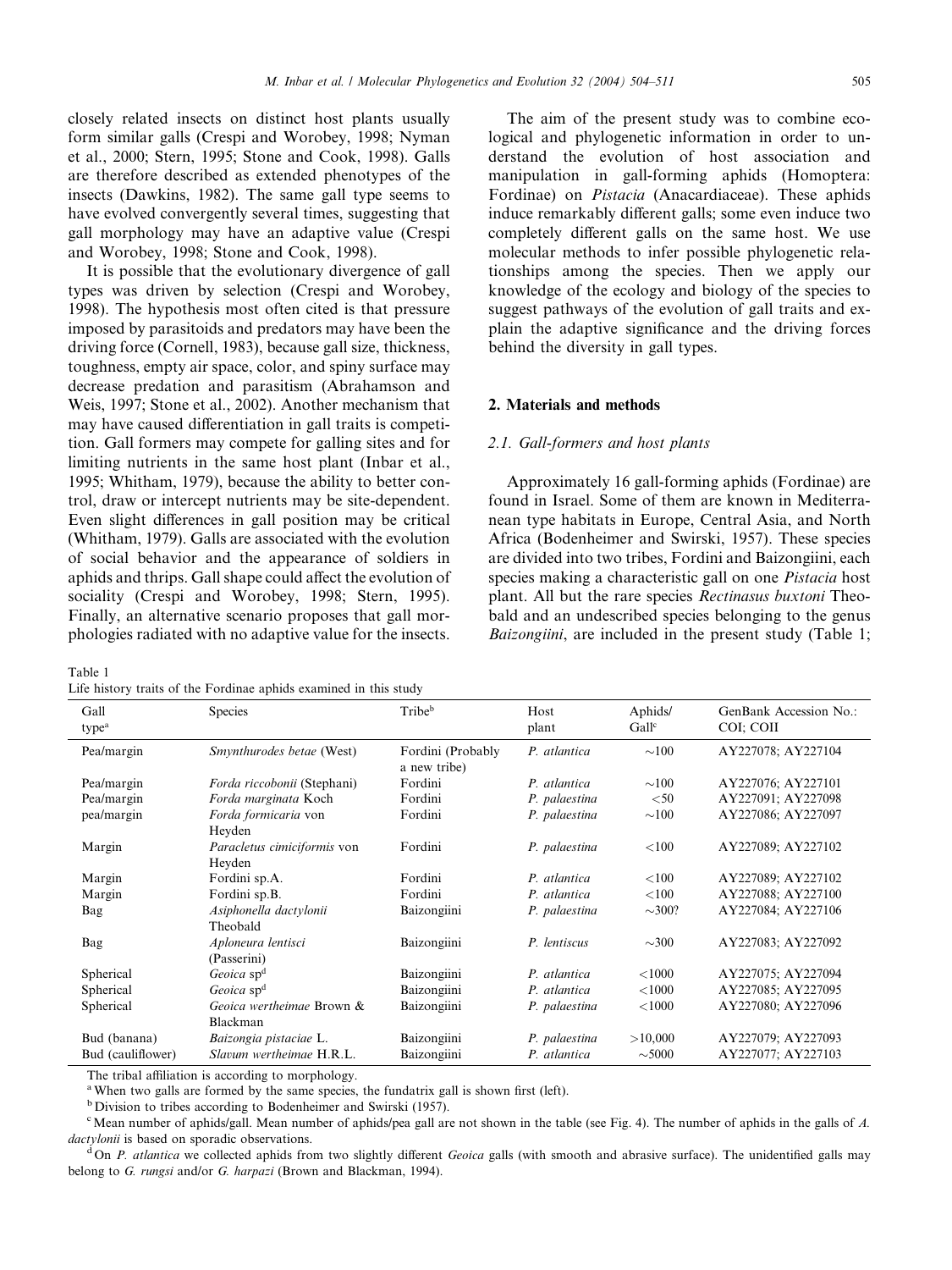photos in Koach and Wool, 1977). The life cycle of the Fordinae includes sexual and asexual reproduction and alternation between the primary host (Pistacia) and roots of non-specific secondary hosts (Wool, 1984). Galls are only formed on the primary host. Three Pistacia species are hosts for the Fordinae in Israel: P. palaestina, P. atlantica, and P. lentiscus. They occur in the Mediterranean forests and their distributions considerably overlap. Galls are induced in the spring by first instar nymphs (fundatrices) hatching from overwintering eggs. Within each gall, 2–3 generations are produced parthenogenetically. In the fall, winged aphids disperse from the galls and their offspring develop on the roots of the secondary hosts. In the next spring, another winged morph (sexuparae) migrates back to the primary host and give birth to males and females. After mating, the fertilized eggs remain on the host, and the fundatrices hatch from them one-year later (two-year life cycle). Four species induce two types of galls in their life cycle. The fundatrix induces small, pea-shaped ('temporary') galls on the leaflet midvein whereas her offspring induce a different ('final') gall on the leaflet margin (Table 1; Wool and Burstein, 1991b). One species, Slavum wertheimae, is monoecious on P. atlantica, and completes its life cycle on the primary host in one year.

# 2.2. Gall characteristics and life history traits

Wertheim (1954) described the Fordinae galls as either open, leaflet-margin galls (pocket galls) or closed (bag) galls. Here we recognize five distinct gall types (Table 1). (1) Pea galls, small  $({\sim}5 \text{ mm } \log)$  lentilshaped, unsealed galls located on the leaflet midvein. (2) Margin galls, unsealed, elongate galls  $(\sim 20$ -mm long) located on the leaflet margin. (3) Bag galls, unsealed galls located on the upper (adaxial) leaflet surface, and occupy most of the leaflet surface. The gall openings are near the leaflet midvein. (4) Spherical galls, completely sealed globular galls (volume  $\sim$ 4 cm<sup>3</sup>) located on the lower (abaxial) side of the leaflet midvein. (5) Bud galls, the largest, completely sealed galls formed by the Fordinae. Although they are very different in shape (banana-shaped galls of Baizongia pistaciae and cauliflower galls of S. wertheimae), they are similarly induced on the main vein of young leaflet, and eventually take over the entire bud (Wertheim, 1954; Wertheim and Linder, 1961).

The aphids are phloem feeders and divert plant assimilates to the galls. As a measure of an aphid's ability to manipulate host plant physiology, we ranked the sink strength of different galls for assimilates, on a 5-point scale according to the ability of the gall to import assimilates from distant source leaves (Burstein et al., 1994). (1) The source of assimilates is only part of the galled leaflet. (2) The entire galled leaflet. (3) The entire galled leaf (Pistacia leaves are pinnate). (4) Neighboring leaves on the same shoot. (5) Leaves of the entire shoot, and even leaves of neighboring shoots.

## 2.3. Molecular phylogeny: DNA extraction, PCR, and sequencing

The aphids were collected in the Galilee region, northern Israel (Table 1). Although the aphids were collected only in Israel, they represent all gall types and crucial life history traits that are found in the Fordinae (Wool, 1984). The cotton aphid Aphis gossypii Glover that belongs to a distinct non-galling group, the Aphidinae (Bodenheimer and Swirski, 1957; Swirski and Amitai, 1999), served as outgroup. Total DNA was extracted from 20 to 50 aphids, preserved in 80% ethanol. Tissue homogenates were incubated at  $37^{\circ}$ C in lysis buffer (10 mM Tris [pH 7.5], 25 mM EDTA, 75 mM NaCl, and 1% SDS) including 1 mg of proteinase K (Merck, Darmstadt) for 48 h, followed by a standard phenol/chloroform protein extraction. DNA was precipitated from the supernatant with 0.8 vol of cold isopropanol, centrifuged, washed, dried and resuspended in TE buffer.

The mitochondrial cytochrome oxidase genes, COI, and COII were amplified by PCR using the following primers: TV-J-1460: TAC AAT TTA TCG CCT AAA CTT CAG CC; C1-J-1718: GGA GGA TTT GGA AAT TGA TTA GTT CC; C1-J-2183: CAA CAT TTA TTT TGA TTT TTT GG; bla1: GCH AAY TCM TCW ATT GAY ATTA; 2993-Stern: CAT TCA TAT TCA GAA TTA CC; A3772-Normark: GAG ACC ATT ACT TGC TTT CAG TCA TCT; L2-N-3014: TCC AAT GCA CTA ATC TGC CAT ATT A; C1-N-2191: CCC GGT AAA ATT AAA ATA TAA ACT TC.

PCR reactions were performed in a 50µl volume containing 0.8 U of Amersham–Pharmacia Biotech Taq DNA polymerase,  $50 \text{ mM}$  KCl,  $1.5 \text{ mM}$  MgCl<sub>2</sub>, and 10 mM Tris–HCl (pH 9). After an initial denaturing step for  $4 \text{ min}$  at  $94 \degree C$ ,  $46$  cycles were performed with annealing for 60s at 45 °C, primer extension for 90s at 72 °C, and denaturing for 60 s at 94 °C.

PCR products were precipitated in 4 M ammonium acetate and 99% ethanol and then cycle sequenced in a  $10 \mu$ l reaction. Sequence reaction consisted of  $2 \mu$ l reaction mix with BigDye terminators (according to the BigDye Terminator Protocol; ABI Applied Biosystems), 10 pmol primers (forward either primer 1, 2, 3, 4, or 5; reverse primer 7) and water to obtain a total volume of  $10 \mu l$ .

The cycle sequencing was carried out in 25 cycles at  $96^{\circ}$ C for  $10 s$ ,  $52^{\circ}$ C for  $5 s$  and  $60^{\circ}$ C for  $4 min$ . Sequencing products were purified by precipitation in 1 vol reaction mix, 1/10 3M NaAcetate (pH 4.6), 2.5 vol ethanol. After centrifugation for 15 min at 13,000 rpm, DNA pellets were washed in 70% ethanol and resuspended in 20 µl formamide. The purified products were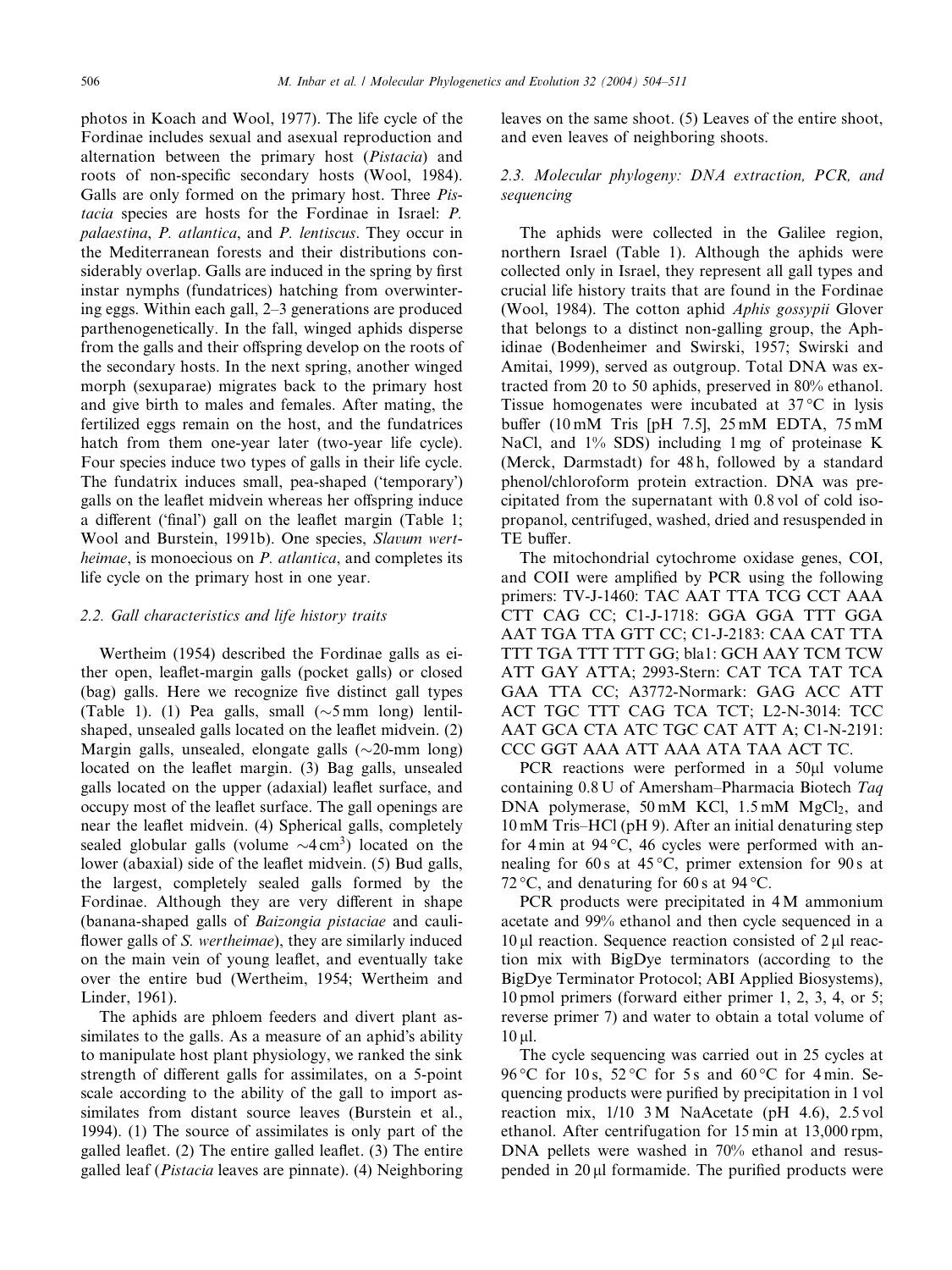diluted 1:5 in water and applied to a 16 column automatic capillary sequencer (ABI 3100) using 50-cm capillaries and POP6 polymer or 80-cm capillaries with POP4 polymer. Sequences of COI (1279 nt) and COII (673 nt) were assembled into a datafile consisting of 1952 nt. We found no evidence for polymorphic sites in our sequencing, despite using multiple individuals for the DNA isolation protocol. Sequences have been deposited in GenBank (Table 1) under Accession Nos. AY227075 to AY227091 for COI and AY227092 to AY227106 for COII.

#### 2.4. Phylogenetic and statistical analyses

The data were analyzed using parsimony with PAUP\* 4.0.10 (Swofford, 2001). Equally weighted parsimony analyses were performed using ''tree-bisectionand-reconnection'' (TBR) branch swapping and the heuristic search option (1106 rearrangements). Of 1952 total characters 1285 characters are constant, 211 variable characters are parsimony-uninformative, and 456 are parsimony-informative. For bootstrap calculation, 10,000 replicates were performed using a heuristic search with TBR branch swapping and a single random addition replicate per bootstrap replication. Branch lengths (i.e., number of nucleotide substations) were calculated by the method described by Fitch (1971).

## 3. Results

## 3.1. Molecular phylogeny of the fordinae

The parsimony analysis yielded a single shortest cladogram of 1652 steps  $(CI = 0.530; RI = 0.448;$  $RC = 0.238$ ) that was found under NN random addition replicates. This tree (Fig. 1) indicates that the molecular phylogeny here presented was in general agreement with the taxonomic dichotomy of the Fordinae into two tribes, Fordini and Baizongiini (e.g., Swirski and Amitai, 1999, Table 1). However, unlike current taxonomy, the molecular analysis placed S. betae in perhaps a new sister group, most likely in an ancestral position before the speciation into two tribes. Two clades are recognized, the monophyletic Fordini (excluding Smynthurodes betae), with 99% bootstrap support, includes three species of Forda, Paracletus cimiciformis and two undescribed species (Fordini sp. A and Fordini sp. B). The two latter species are sister taxa. Here further we will refer to the Fordini as a group that does not include Smynthurodes. Because of the shared gall types (pea and margin, see below), S. betae is probably more closely related to the Fordini rather then the Baizongiini. The Baizongiini cluster (85% bootstrap support) is composed of two subgroups, the *Geoica* and the Slavum–Baizongia clades. The position of Aploneura



Fig. 1. Single most parsimonious tree of the Fordinae with Aphis gossypii (Homoptera: Aphididae) as an outgroup. Bootstrap values (>55) are shown next to the branches. Both Geoica spp. were collected from slightly different galls on P. atlantica. Dashed horizontal line divides the cladogram to Baizongiini (upper half) and Fordini according to the morphological classification. Note that S. betae is placed in a rooted position and therefore maybe considered as a new sister group. Host plant association is listed on right. Note the frequent shifts between P. atlantica and P. palaestina and a single shift to the distinct host P. lentiscus.

and Asiphonella within the traditional Baizongiini is still questionable (low bootstrap support). However, morphological analysis (Manheim, 1996) and gall traits (below) suggest that A. *dactylonii* is indeed close to the Baizongiini. Within the Fordini cluster, parsimony placed P. cimiciformis as a sister species to F. formicaria. Although our analysis could not resolve the ambiguity in the positioning of P. cimiciformis, Aploneura and Asiphonella the molecular phylogeny serves as a useful framework to discuss the evolution of gall types and host plant utilization.

## 3.2. Host plant association

The clusters in the cladogram of the aphids do not correspond with their host plants specialization (Fig. 1). The Baizongiini make their galls on all three Pistacia hosts. Some Fordini induce galls on P. palaestina and some on *P. atlantica*. The galls on the two hosts are similar in shape and occupy similar galling sites. We suggest that several host shifts took place between Pistacia species during the evolution of the Fordinae (Fig. 2). Shifts between P. atlantica and P. palaestina took place twice in the Forda–Paracletus clade, at least once in the Geoica clade, and once in the Baizongia–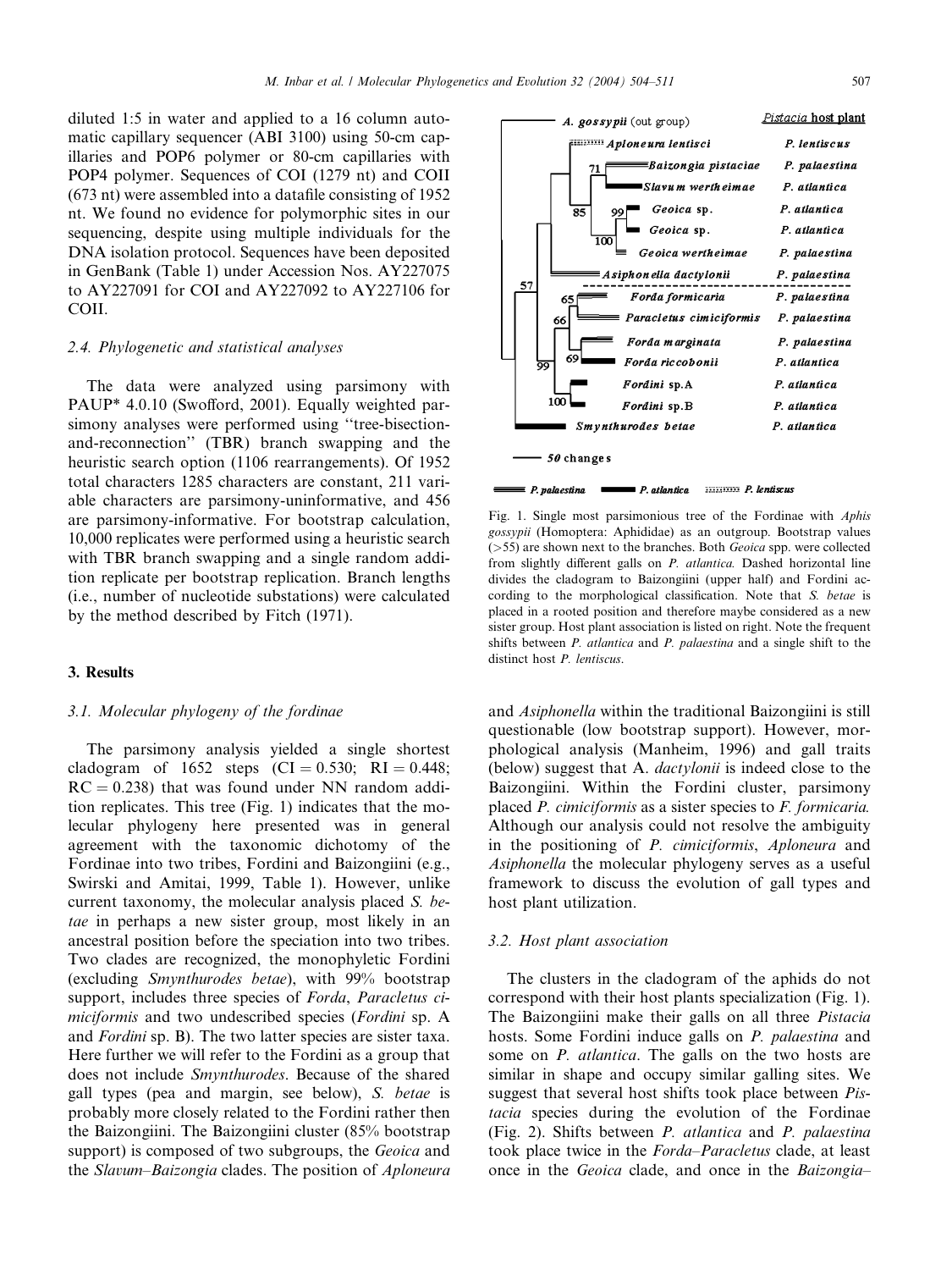

Fig. 2. Gall characteristics mapped on the parsimony phylogram. The galls of the spherical—bud clade in the Baizongiini are also completely sealed. The phylogenetic position of the species with bag galls has low bootstrap support (discussed in the text).

Slavum clade (Fig. 2). Only one species (A. lentisci) colonizes P. lentiscus. This event seems to have occurred early in the speciation of the Fordinae.

## 3.3. Phylogenetic patterns in gall types

In contrast with host-plant associations, the cladogram reveals a close association with gall types in the phylogeny of the aphids. Closely related aphids induce similar galls on different hosts, indicating that the insects primarily control gall shape (Figs. 1, 2). In the Baizongiini we find bag galls (A. dactylonii and A. lentisci) with low statistical support, spherical galls (*Geoica* spp.), and large bud galls of S. wertheimae and B. pistaciae (Fig. 2). The sealed-gall trait evolved once within the Baizongiini in the root of the bud and spherical branch. It is most likely that the ancestral species of the Fordinae induced a single gall, as is the case in the Pemphiginae. If we accept the parsimony reconstruction placing S. betae in a basal position, and the fact that a single gall is an ancestral trait (see Section 4), than the primitive gall type was the simple pea type located on the leaflet midvein. The two-gall life-cycle appeared early in the evolution of the Fordinae with the formation of a second, margin gall in *Smynthurodes* and *Forda*. If this was the case, then the two-gall trait was lost twice in Paracletus and the Fordini spp. A and B, in which the fundatrix induces a margin gall. Alternatively, but less



Fig. 3. Gall sink strength and aphid's reproductive success (mean aphids/gall), in the five Fordinae gall types. The sink strength of the bag galls was not measured. It is assumed that the sink strength of this gall type should be ranked three or four. See text for sink rank definition.

likely, the two-gall life cycle as in S. betae was the ancestral trait but then was lost once and re-evolved in Forda but lost again in Paracletus.

## 3.4. Gall type, host manipulation, and life history traits

There is a clear relationship between gall type, sink strength and the reproductive success of the aphid (Fig. 3, Table 1). The simple, primitive pea galls induce a local, weak sink (Inbar unpublished) that may support ca 20 aphids. Aphids that induce the bud galls however, can manipulate the entire host shoot and produce thousands of offspring. Gall sink strength and aphid reproductive success both increase in the order:  $pea <$  margin  $<$  bag  $\leq$  spherical  $\leq$  bud. From the ancestral pea galls we suggest two lines of development. In the Smynthurodes and Fordini lines, higher reproductive success was facilitated with the ability of the fundatrix's offspring to emerge from their natal pea galls early enough—when the shoot are still producing new leaves—and induce their own margin galls with slightly stronger sink. The Baizongiini found a way to evolve much stronger sinks and much higher reproductive ability by manipulating the midvein and eventually the entire shoot as in bud galls (Fig. 4, see Section 4). We cannot accurately place the bag galls in the evolution of gall types.

## 4. Discussion

In general our phylogenetic analyses support the taxonomic division of the Fordinae into two tribes. We show that the two tribes follow different biological pathways of gall types and galling sites. Based on our molecular phylogeny we suggest that S. betae, which was previously included in the Fordini (Bodenheimer and Swirski, 1957), may be a new sister group most likely in an ancestral position, but this needs to be tested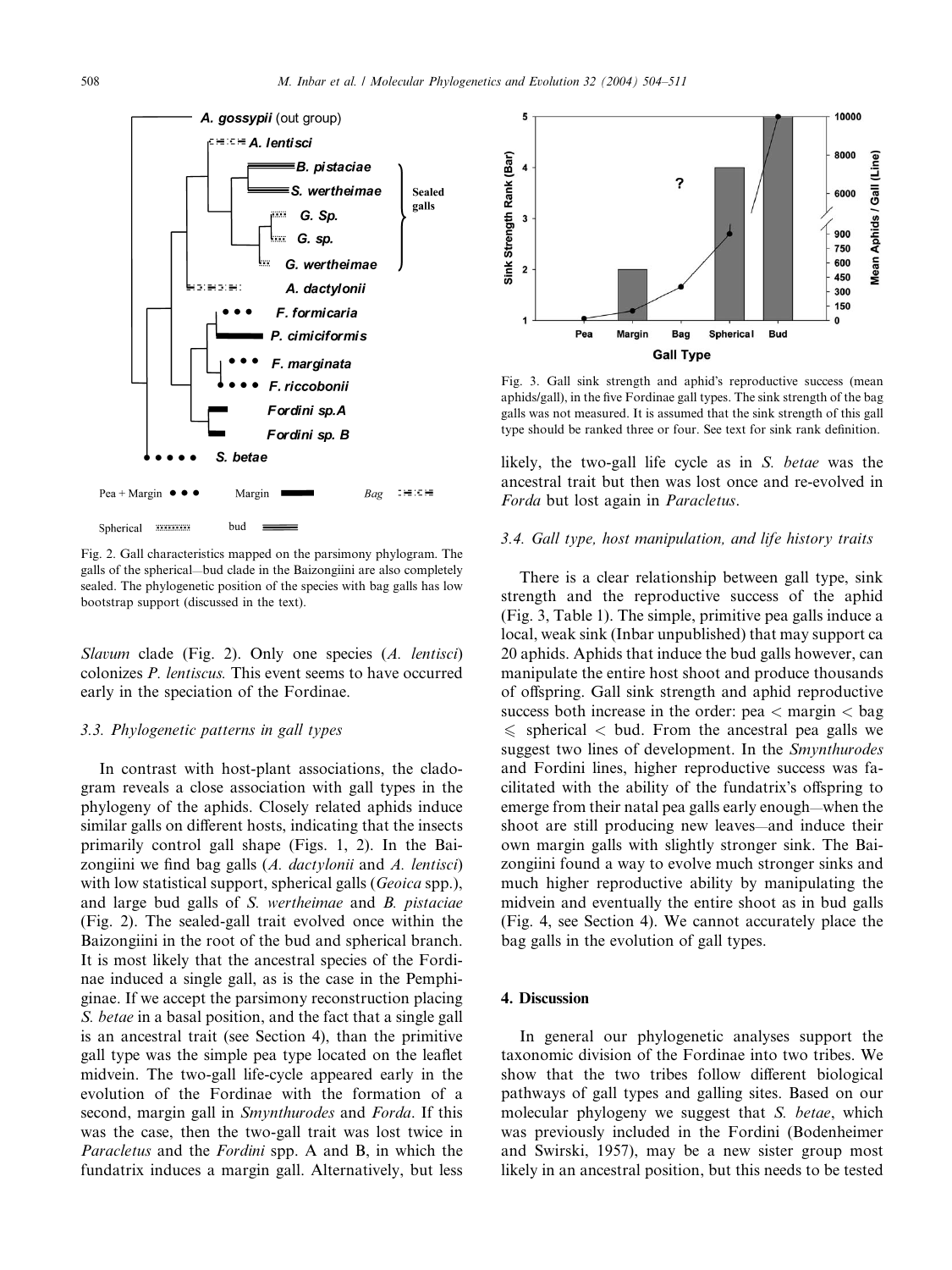

Fig. 4. llustrated evolutionary scenario of the Fordinae gall type. Absolute scaling was not maintained. The pea, margin, bag, and spherical galls are attached to a single leaflet while the large bud galls may reach the banana size. Although not illustrated there is a possibility that within the Baizongiini, the bag gall stands in an intermediate position between the pea and spherical galls. Drawing by Adi Ne'eman.

via congruence with other sources of evidence. The molecular phylogeny also suggests that Geoica is monophyletic and nested within the Baizongiini, and not an intermediate group between the two tribes (Davatchi, 1958, cited in Manheim, 1996). Based on gall type and parsimony topology, the position of Asiphonella and Aploneura (bag galls) as members of the Baizongiini seems reasonable but remains uncertain (Fig. 1).

## 4.1. Association with the Pistacia host plant

The cladogram of the Fordinae disagrees with their host specialization on *Pistacia* (Fig. 2). Parallel insectplant coevolutionary cladogenesis is rare (e.g., Ronquist and Liljeblad, 2001). Similarly, sawflies repeatedly and opportunistically colonized willow trees and did not 'track' the host's speciation events (Nyman et al., 1998, 2000). Inbar and Wool (1995) emphasized the remarkable similarities in galling sites between the Fordinae on P. atlantica and P. palaestina. Each host bears at least one spherical gall, one bud gall, two pea galls and at least three margin galls (Fig. 2). This similarity may be explained by repeated host shifts between the two hosts at least once in each clade (see also Nyman et al., 2000). Each clade forms gall types that were retained during host shifts. Our results are in agreement with phylogenetic analyses of other systems, all claiming insect control of gall morphology (Crespi and Worobey, 1998; Nyman et al., 1998; Stern, 1995; Stone and Cook, 1998). Most host shifts of gall-forming (Ronquist and Lilieblad, 2001; Stern, 1995) and free-feeding insects (Futuyma and McCafferty, 1990) take place between closely related and chemically similar plants (Becerra, 1997).

Indeed, P. Palaestina, a variant of the European P. terebinthus, share similar species of Fordinae (Bodenheimer and Swirski, 1957). Only A. lentisci colonized P. lentiscus that belongs to distinct section, Eu lentiscus Zoh. (Zohary, 1952).

## 4.2. Mechanism of horizontal spread and speciation

The horizontal speciation of the Fordinae may have involved two steps: (1) landing on a wrong host and (2) success in inducing a gall on it. The first step was in fact observed. Although the sexuparae did not land on non-Pistacia plants, they frequently landed and gave birth on the wrong Pistacia species (Wool et al., 1997). Nevertheless, discriminative ability of females for suitable host plants may have little advantage for insects with a short life span, low dispersal capabilities and intimate relationship with the plant. Incorrect landings are common in gall forming cecidomyiids and may be a step toward host shifting (Larsson and Ekbom, 1995). The second step of adopting a new host seems achievable. In a transfer experiment, Burstein and Wool (1993) placed nymphs of S. betae on the wrong host-P. palaestina. Small typical spindled-shape galls began to develop on the leaflet margins of the non-host (but eventually aborted and the aphids died).

Although the distribution of P. atlantica and P. palaestina considerably overlap, there are still large regions in the Middle East where they are separated (Zohary, 1952), allowing allopatric speciation. Hybrids between Pistacia species can serve as a bridge between hosts. Aphid species characteristically to P. atlantica and P. palaestina host guilds may be found together on hybrid trees (Koach and Wool, 1977).

## 4.3. The evolution of gall types

The fundatrix is the most conservative generation in aphids (Moran, 1992). In the vast majority of gallforming aphids only the fundatrix induces galls. In only few Fordinae species the fundatrix' offspring can also induce galls (Table 1). Because the entire life cycle can be completed in the 'temporary' pea galls (as in S. betae, Wool and Burstein, 1991b), it is likely that the ancestral Fordinae aphids had a single gall similar to the midvein pea galls. Interestingly, the galls of the related aphid subfamily, Pemphiginae, are morphologically similar to the pea galls and are often formed on petioles or midveins.

Gall morphology evolved towards greater complexity (Crespi and Worobey, 1998; Fukatsu et al., 1994; Nyman et al., 1998; Stone and Cook, 1998; Yang and Mitter, 1994). For example, in willow-galling sawflies the galls have evolved from marginal leaf folds through leaf margin, leaf petiole to bud galls (Nyman et al., 1998; Price, 1992, see also Crespi and Worobey, 1998). We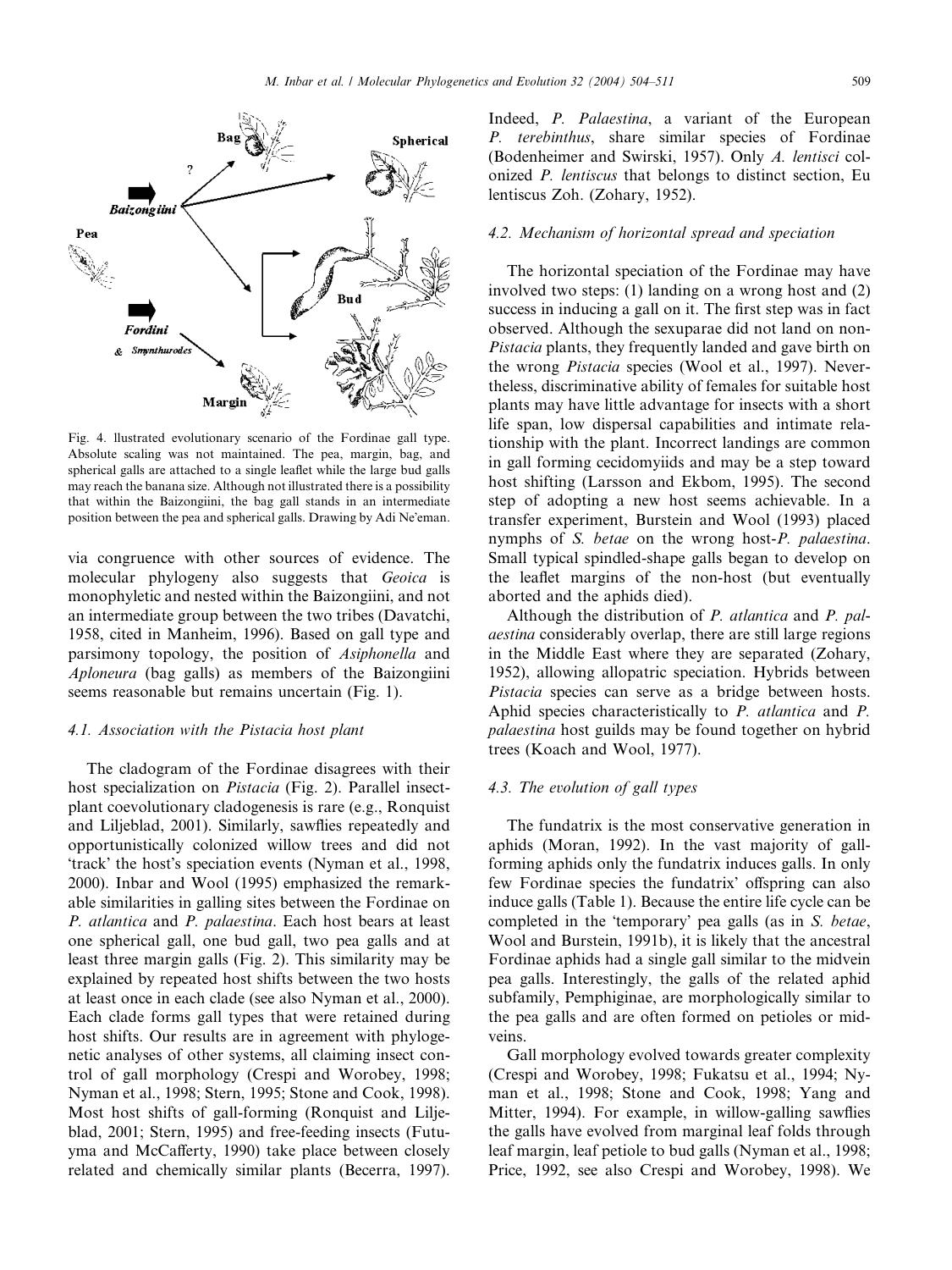suggest the following evolutionary scenario for Fordinae gall morphology (Fig. 4). The ancestral Fordinae had a single, simple open gall located on the leaflet midvein. From this stage the Fordinae evolved in two ways. The Baizongiini have gained the ability to induce larger galls on the midvein, like the open bag galls (Aploneura, Asiphonella). Next, the completely sealed spherical gall (Geoica) and the bud galls (Slavum, Baizongia) evolved and radiated in parallel. This sequence of events illustrates increasing ability to manipulate the host plant in the vicinity of the midvein, resulting in increased sink strength and reproductive rate (Fig. 3). The Fordini and Smynthurodes adopted a different line of gall differentiation. The offspring emerging from the fundatrix pea gall induced their own galls on the leaflet margin (Smynthurodes, Forda). In this way, a single fundatrix can potentially continue her reproduction through her offspring in 10–20 margin galls (a few hundreds offspring altogether) compensating for the low reproductive output in each gall. This strategy also spreads the risk of gall destruction (Wool and Burstein, 1991b). In some Fordini species (Paracletus, Fordini spp.), only a single gall is induced (by the fundatrix) that moved to the leaflet margin. The position of the bag gall in this scenario is not clear.

# 4.4. What drives the evolution of gall morphological divergence?

Although many hymenopteran parasitoids attack aphids, only one, Monoctonia pistaciaecola Stary attacks the Fordinae. This wasp attacks the aphids before the galls are closed (Wool and Burstein, 1991a). Aphid predators (dipteran and lepidopteran larvae) consume aphids in the galls of all types (Wool and Steinitz, in preparation). Thus, galls of different shapes do not differ in their vulnerability to natural enemies.

Social behavior, especially the production of sterile soldiers and defenders, has been recorded in gall-forming thrips and aphids (Crespi and Worobey, 1998; Foster and Northcott, 1994). In aphids, the production of soldiers appears to be favored in galls with a small entrance and low surface area/gall volume (Stern, 1995, see also Crespi and Worobey, 1998). Nevertheless, euosociality and soldiers were not discovered among the Fordinae (Inbar, 1998).

Competition is quite frequent among gall-formers, although its role in shaping community structure is questionable (Craig et al., 1990; Inbar and Wool, 1995; Yang and Mitter, 1994). Even when interspecific competition between gall-forming aphids is intense, as among Eriosoma species on Japanese elm, selection for shifts in galling sites was not detected (Akimoto, 1988). In the Fordinae there is considerable niche separation that minimizes interspecific competition (Inbar and Wool, 1995). Plant-mediated ''sink'' competition for assimilates is also possible. Sharing the same leaflet with G. wertheimae is lethal for *F. formicaria*. However, only a small fraction of the populations share the same leaflet (Inbar et al., 1995). Overall, interspecific competition among the Fordinae is weak and rare (Burstein and Wool, 1993; Inbar, 1998; Inbar and Wool, 1995; Inbar et al., 1995).

We suggest that shifts in galling site have evolved toward better ability of the aphids to induce stronger sinks, and consequently achieve higher reproductive success (Figs. 3 and 4). Gall formers exploit and modify pre-existing plant physiological processes (Shorthouse and Rohfritsch, 1992), and not every plant tissue is equally reactive (Weis et al., 1988). Baizongiini species that gall the midvein and especially the buds, can better manipulate the hosts than the margin gallers. The bud galls of S. wertheimae and B. pistaciae induce an active sink that is fed by a well-developed vascular system (Wool, 1997) and can reach impressive sizes and a remarkable reproductive success.

#### 4.5. Extreme specialization: an evolutionary dead end?

Most radiations and speciations of gall-forming insects involved related host plants, with rare shifts to non-related hosts (Ronquist and Liljeblad, 2001; Stern, 1995). Gall-forming insects demonstrate extreme specialization to host species, organs and tissues. In aphids the galls are usually formed by the fundatrix, an extremely specialized stage (Moran, 1992). The proposed trend toward increased specialization of herbivorous insects (usually at the host species level) has led to an ongoing debate whether such specialization would lead to loss of genetic variability and an evolutionary deadend (Janz et al., 2001; Thompson, 1994). The repeated host shifts in the Fordinae, although between closely related hosts, indicate that specialized ecological interactions are not necessarily dead ends.

## Acknowledgments

We thank H. Sauer-Gürth for excellent technical assistance, A. Hundsdörfer for help in selecting the pcr primers. We thank D. Graur and E. Hazkani-Covo for their assistance with the analyses of the molecular data. The comments and suggestions of S. Lev-Yadun, P.W. Price, G. Giribet, and anonymous referees are greatly appreciated.

#### References

Abrahamson, W.G., Weis, A.E., 1997. Evolutionary Ecology Across Three Trophic Levels: Goldenrods, Gallmakers, and Natural Enemies. Princeton University Press, Cambridge.